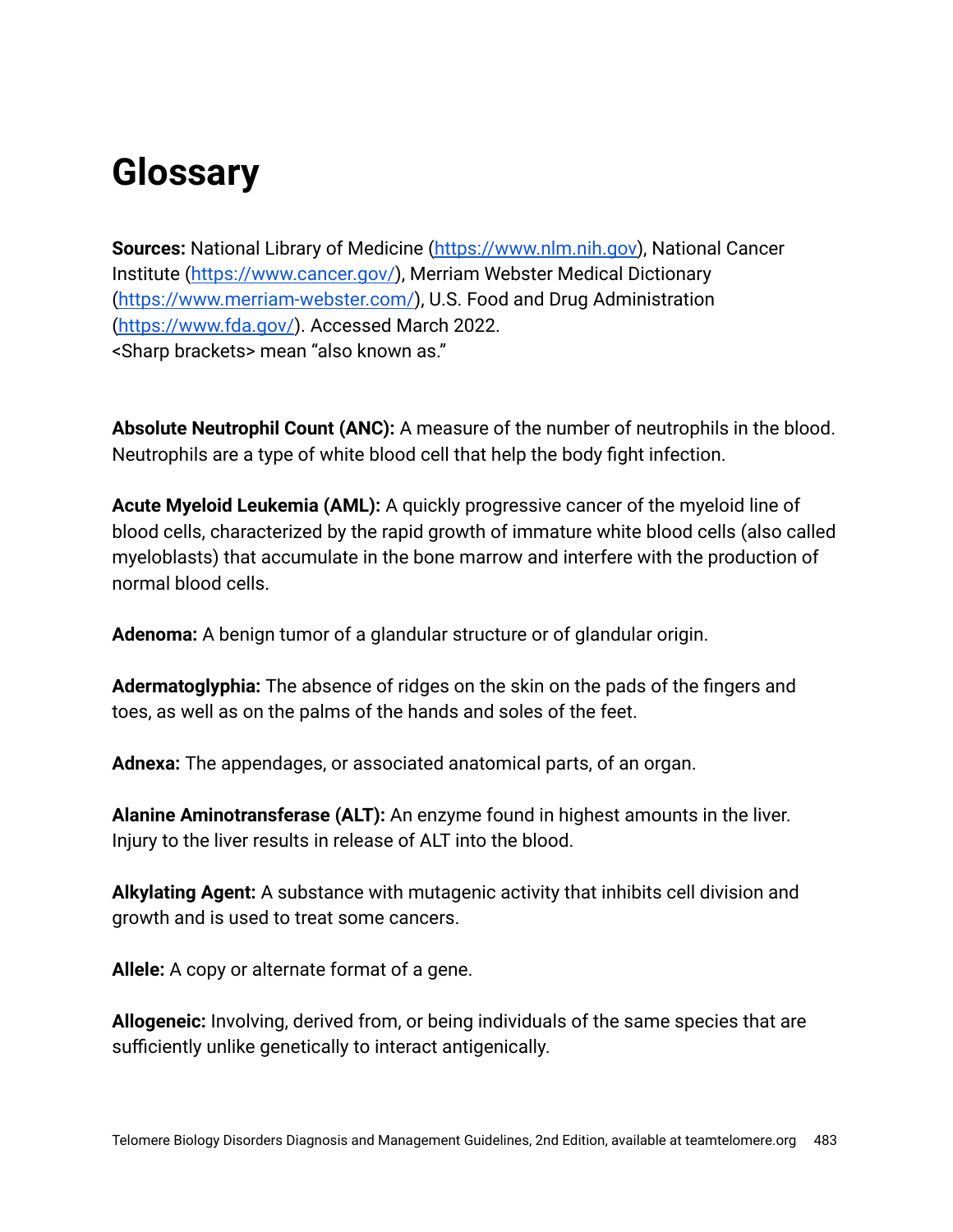**Alopecia:** Loss of hair.

**Androgens:** A synthesized, male sex hormone (testosterone).

**Anemia:** A condition in which the blood is deficient in red blood cells, in hemoglobin, or in total volume.

**Anonychia:** Congenital absence of the nails.

**Antibody:** Any of a large number of proteins produced normally by specialized B cells after stimulation by an antigen and act specifically against the antigen in an immune response. Some are produced abnormally by some cancer cells, and typically consist of four subunits including two heavy chains and two light chains. <immunoglobulin>

**Antigen:** Any substance foreign to the body that evokes an immune response either alone or after forming a complex with a larger molecule (as a protein) and that is capable of binding with a product (as an antibody or T cell) of the immune response.

**Aplastic Anemia:** A condition in which the bone marrow does not make enough blood cells.

**Apoptosis:** A genetically determined process of cell self-destruction that is marked by the fragmentation of nuclear DNA. It is activated either by the presence of a stimulus or by the removal of a stimulus or suppressing agent and is a normal physiological process eliminating DNA-damaged, superfluous, or unwanted cells. When halted (as by genetic mutation), it may result in uncontrolled cell growth and tumor formation. <programmed cell death>

**Arteriovenous Malformations:** Vascular anomaly characterized by abnormal connections between the arteries and the veins.

**Ascites:** Abnormal accumulation of serous fluid in the spaces between tissues and organs in the cavity of the abdomen. <hydroperitoneum>

**Assisted reproductive technologies (ART):** A broad term used to describe the range of technology used to assist human reproduction in the treatment of infertility.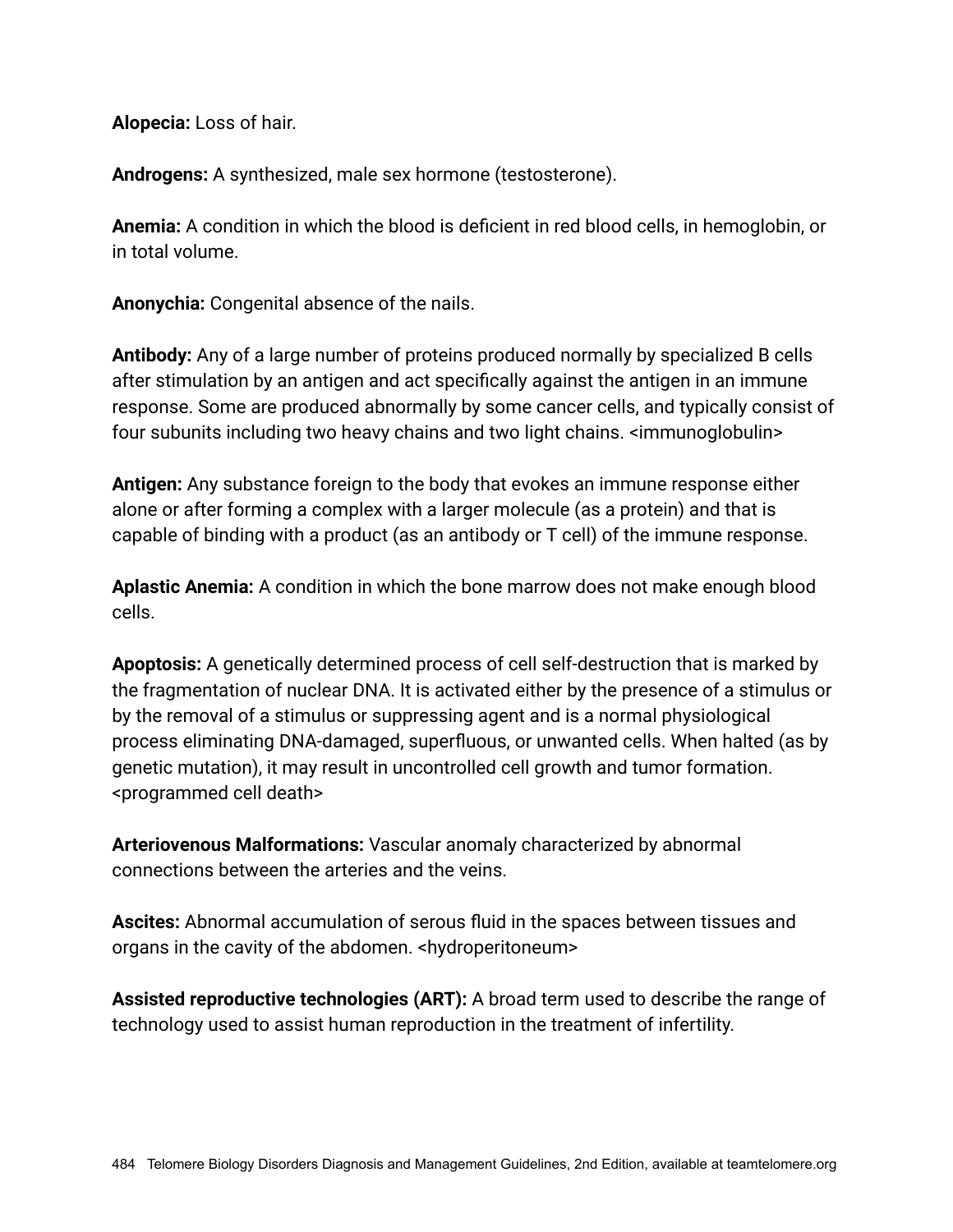**Aspartate Aminotransferase (AST):** An enzyme found in highest amounts in the liver. Injury to the liver results in release of AST into the blood. <aspartate transaminase>, <glutamic-oxaloacetic transaminase>

**Ataxia:** The inability to coordinate voluntary muscular movements.

**Autosomal Dominant (AD):** A trait or disorder that requires only one copy of the genetic mutation at a particular locus in order to express observable phenotype.

**Autosomal Recessive (AR):** Describes a trait or disorder that occurs when one variant is present on both alleles (copies) of a given gene in order to express observable phenotype.

**Avascular Necrosis:** Death of bone tissue due to impaired or disrupted blood supply (as that caused by traumatic injury or disease) and marked by severe pain in the affected region and by weakened bone that may flatten and collapse. < osteonecrosis>

**B cells:** A type of white blood cell that makes antibodies; are part of the immune system and develop from stem cells in the bone marrow. <B lymphocyte>

**Biallelic Mutations:** Mutations that occur on both copies of a single gene.

**Blepharitis:** Inflammation of the eyelids and especially of their margins.

**Bone Marrow:** The soft tissue filling the cavities of bones. Bone marrow exists in two types, yellow and red. Yellow marrow is found in the large cavities of large bones and consists mostly of fat cells and a few primitive blood cells. Red marrow is a hematopoietic tissue and is the site of production of erythrocytes and granular leukocytes. Bone marrow is made up of a framework of connective tissue containing branching fibers with the frame being filled with marrow cells.

**Buccal Mucosa / Oral Mucosa:** The inner lining of the cheeks.

**Bullae:** Large blisters on the skin that are filled with clear fluid.

**Carcinogen:** Any substance that causes cancer.

**Carcinoma:** A malignant tumor of epithelial origin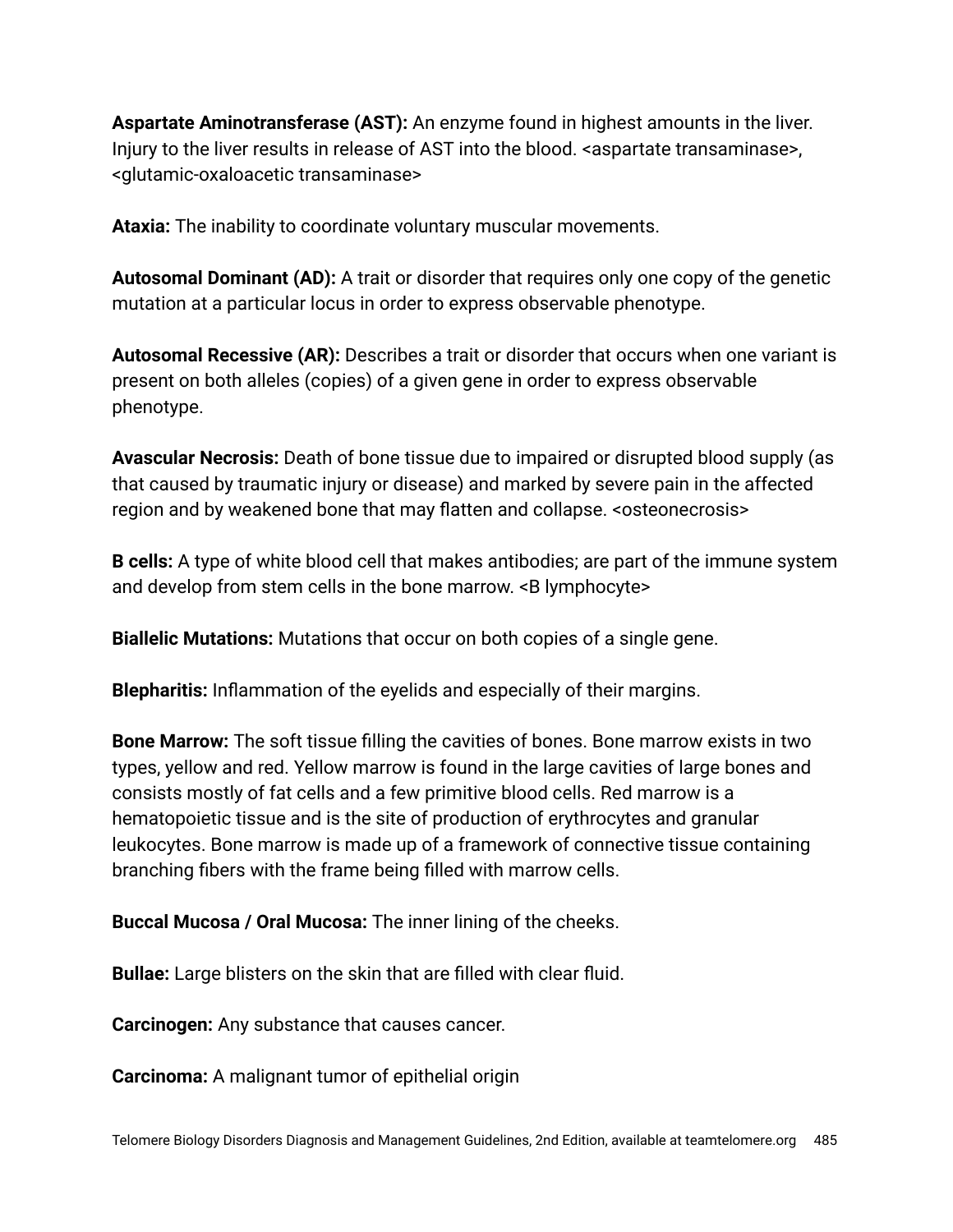**Carcinoma** *in situ* **(CIS):** Carcinoma in the stage of development when the cancer cells are still within their site of origin (as the mouth or uterine cervix).

**Carrier**: In classical genetics, a carrier refers to an individual who carries one deleterious allele for an autosomal recessive disorder. In clinical discussions, a carrier may refer to an individual who carries a deleterious allele that predisposes to disease.

**Cerebellar Hypoplasia:** A neurological condition in which the cerebellum is smaller than usual or not completely developed.

**Chemotherapy:** The use of chemical agents in the treatment or control of disease. Especially the administration of treatment that uses drugs to stop the growth of cancer cells, either by killing the cells or by stopping them from dividing.

**Cholestasis:** Any condition in which the flow of bile from the liver is slow or blocked.

**Clinical Trial:** A type of research study that tests how well new medical approaches work in people. These studies test new methods of screening, prevention, diagnosis, or treatment of a disease. <clinical study>

**ClinicalTrials.Gov:** An online registry of clinical trials that are being conducted around the world. ClinicalTrials.gov is operated by the National Library of Medicine at the National Institutes of Health and can be accessed by anyone who has access to the internet.

**Clubbing:** Changes in the areas under and around the toenails and fingernails that may include the softening of the nail bed, forming of a sharper angle with the cuticle, bulging of the last part of the finger, and curving downward of the nail. <Digital Clubbing>

**Cirrhosis:** Widespread disruption of normal liver structure by fibrosis and the formation of regenerative nodules that is caused by any of various chronic progressive conditions affecting the liver.

**Coats Retinopathy:** The disorder causes blood vessels in the retina to be abnormally enlarged (dilated) and twisted. The abnormal vessels leak fluid, which can eventually cause the layers of the retina to separate (retinal detachment). These eye abnormalities often result in vision loss.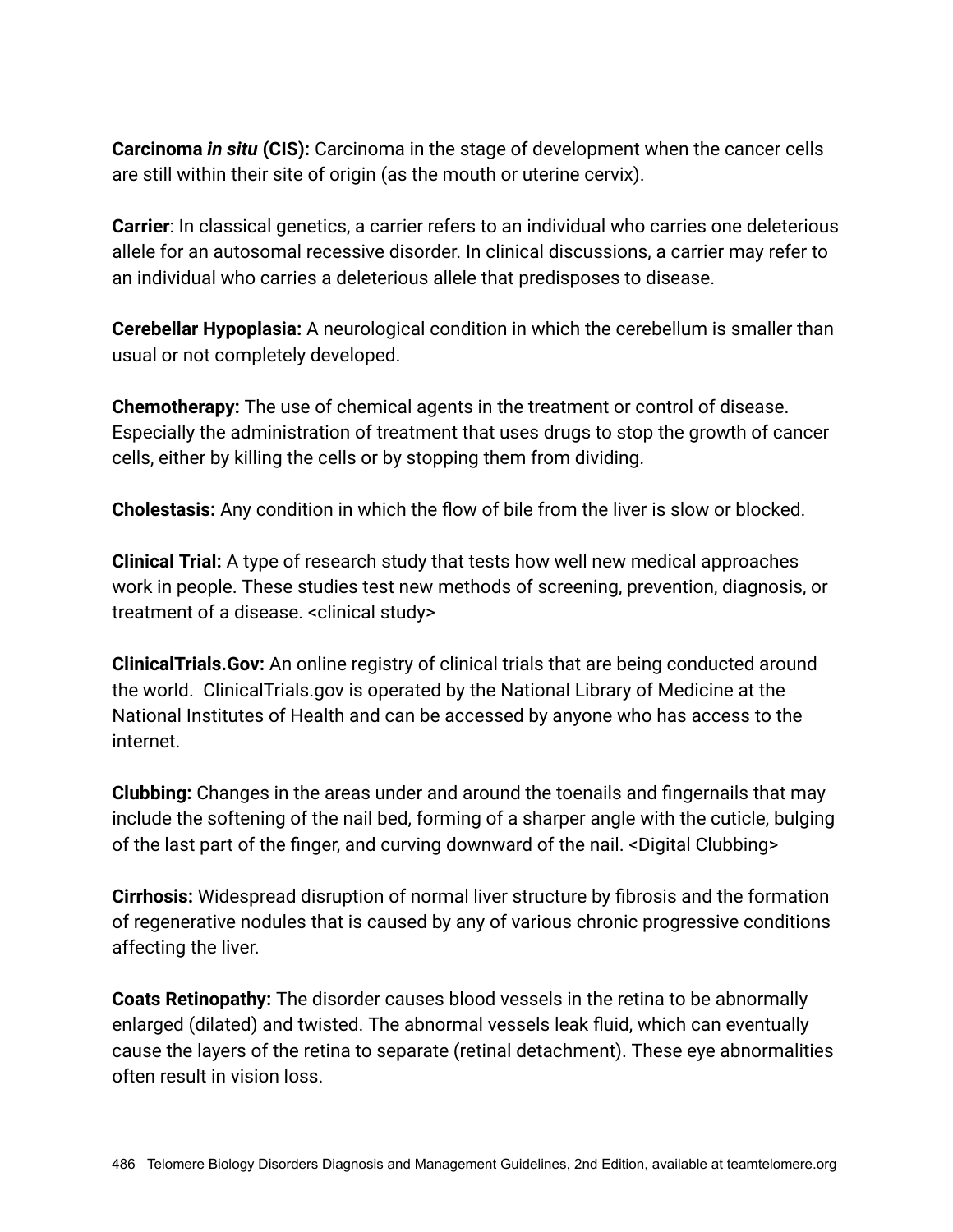**Common Variable Immunodeficiency (CVID):** A disorder characterized by low levels of immunoglobulin (antibodies) and an increased risk of infection.

**Comorbidity:** A medical condition that exists simultaneously with and usually independently of another medical condition.

**Complete Blood Count (CBC):** A measure of the number of red blood cells, white blood cells, and platelets in the blood.

**Compound Heterozygous:** Usually refers to autosomal recessive disorders where an individual has two different abnormal alleles at a particular locus, one of each chromosome of a pair.

**Conditioning Regimen:** The treatments used to prepare a patient for stem cell transplantation that help make room in the patient's bone marrow for new blood stem cells to grow, prevent the patient's body from rejecting the transplanted cells, and help kill any cancer cells that are in the body.

**Conjunctival Fornix:** The loose arching folds connecting the conjunctival membrane lining the inside of the eyelid with the conjunctival membrane covering the eyeball.

**Contraception:** The deliberate prevention of conception.

**Corpus Callosum:** The band of commissural fibers uniting the cerebral hemispheres.

**Corticosteroids:** Any steroid hormone made in the adrenal cortex or in a laboratory setting; used medically as hormone replacement, to suppress the immune system, and to treat some side effects of cancer and its treatment.

**Cutaneous:** Relating to the skin.

**Cytopenias:** Deficiency of the cellular elements of the blood.

**Cytotoxic:** Toxic to cells.

**Danazol:** A synthetic sex hormone used in some studies of attenuation of accelerated telomere attrition.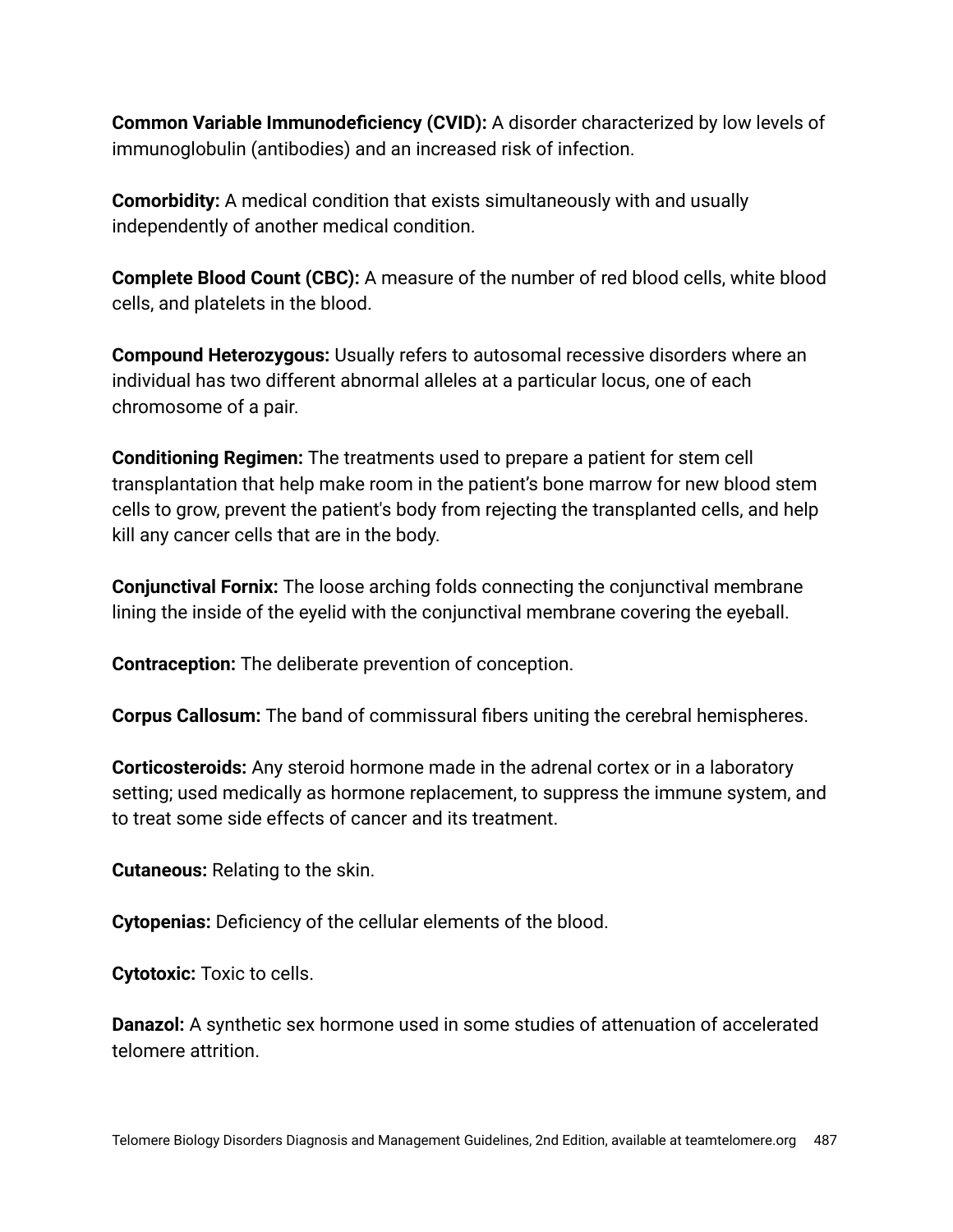*De novo* **Variant:** An alteration in a gene that is present for the first time in one family member as a result of a mutation in a germ cell (egg or sperm) of one of the parents or in the fertilized egg itself. <*de novo* mutation>

**Diffusing Capacity of the Lungs for Carbon Monoxide (DL<sub>co</sub>):** A measurement to assess the lungs' ability to transfer gas from inspired air to the bloodstream.

**Dilation:** The act or action of stretching, widening, or enlarging a part of the body.

**Deoxyribonucleic acid (DNA):** The molecule inside cells that contains the genetic information responsible for the development and function of an organism. DNA molecules allow this information to be passed from one generation to the next. DNA is made up of a double-stranded helix held together by weak hydrogen bonds between purine-pyrimidine nucleotide base pairs: adenine (A) paired with thymine (T), and guanine (G) paired with cytosine (C).

**Dual energy X-ray absorptiometry (DEXA or DXA):** A procedure that measures the amount of calcium and other minerals in a bone by passing x-rays with two different energy levels through the bone; shows the strength and thickness of a bone.

**Dyskeratosis Congenita (DC):** A rare condition classified under a broad spectrum of genetic disorders known as telomere diseases. These diseases can often cause bone marrow failure and lung disease. People with DC frequently develop unusual skin pigmentation patterns, nail discoloration, white patches in the mouth (oral leukoplakia) and are especially susceptible to conditions that impair bone marrow function. DC may also cause pulmonary fibrosis, a condition that leads to the accumulation of scar tissue in the lungs, decreasing the flow of oxygen into the bloodstream. Although congenital (present at birth), the signs and symptoms of DC often may not appear until late childhood or early adolescence, and in some cases, not until adulthood.

**Dyskerin:** A protein involved in maintaining telomeres.

**Dyslipidemia:** A condition marked by abnormal concentrations of lipids or lipoproteins in the blood.

**Dysphagia:** Difficulty in swallowing.

**Dysplasia:** Cells that look abnormal under a microscope but are not cancer.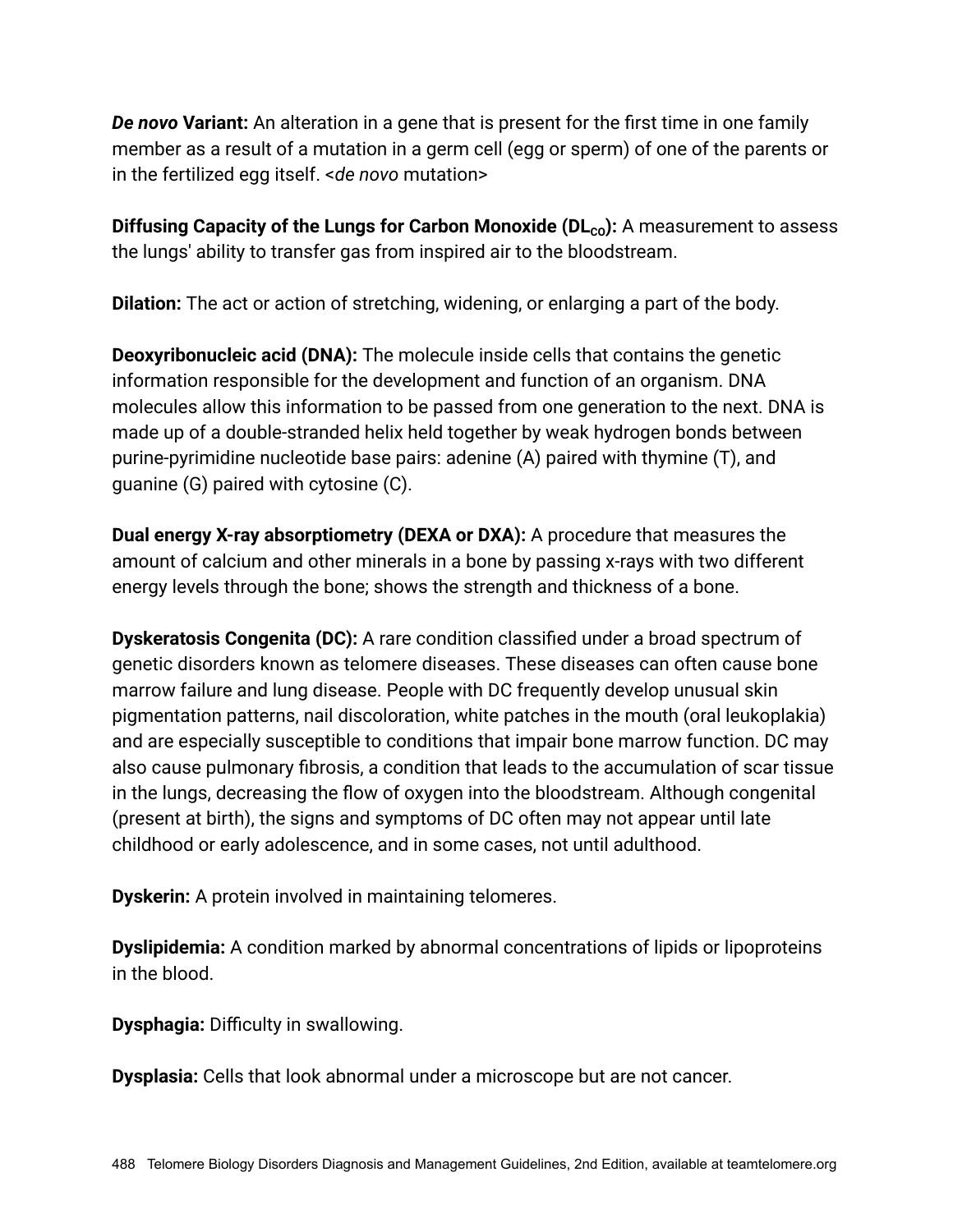**Dysplastic Nails:** Ridging, flaking or poor growth of the nails.

**Dyspnea:** Difficult, painful breathing or shortness of breath.

**Ectropion:** The turning out of the eyelid so that the inner surface is exposed.

**Edema:** An abnormal excess accumulation of serous fluid in connective tissue or in a serous cavity.

**Effusion:** Escape of fluid from an anatomical vessel due to rupture.

**Elastography:** A type of imaging test that checks the liver for fibrosis. <liver elastography>

**Endocrinologist:** Physician treating problems associated with the endocrine system.

**Engraftment:** The process by which donor stem cells establish themselves successfully within the recipient.

**Enterocolitis:** Inflammation affecting both the small and large intestine.

**Enteropathy:** Disease of the intestinal tract.

**Epigenetics:** The study of heritable changes that do not affect the DNA sequence but influence gene expression.

**Esophageal Stenosis:** A narrowing of the esophagus that may interfere with swallowing.

**Esophageal Web:** Membranous structure in which a thin fold of tissue creates at least a partial obstruction of the esophageal lumen.

**Esophagram:** X-ray based test that takes pictures of the esophagus.

**Exception points:** A system to award increased waitlist priority to those patients whose severity of illness or risk of complications are not captured by the MELD score.

**Excision:** In a biopsy, the removal of the entire lump or suspicious area.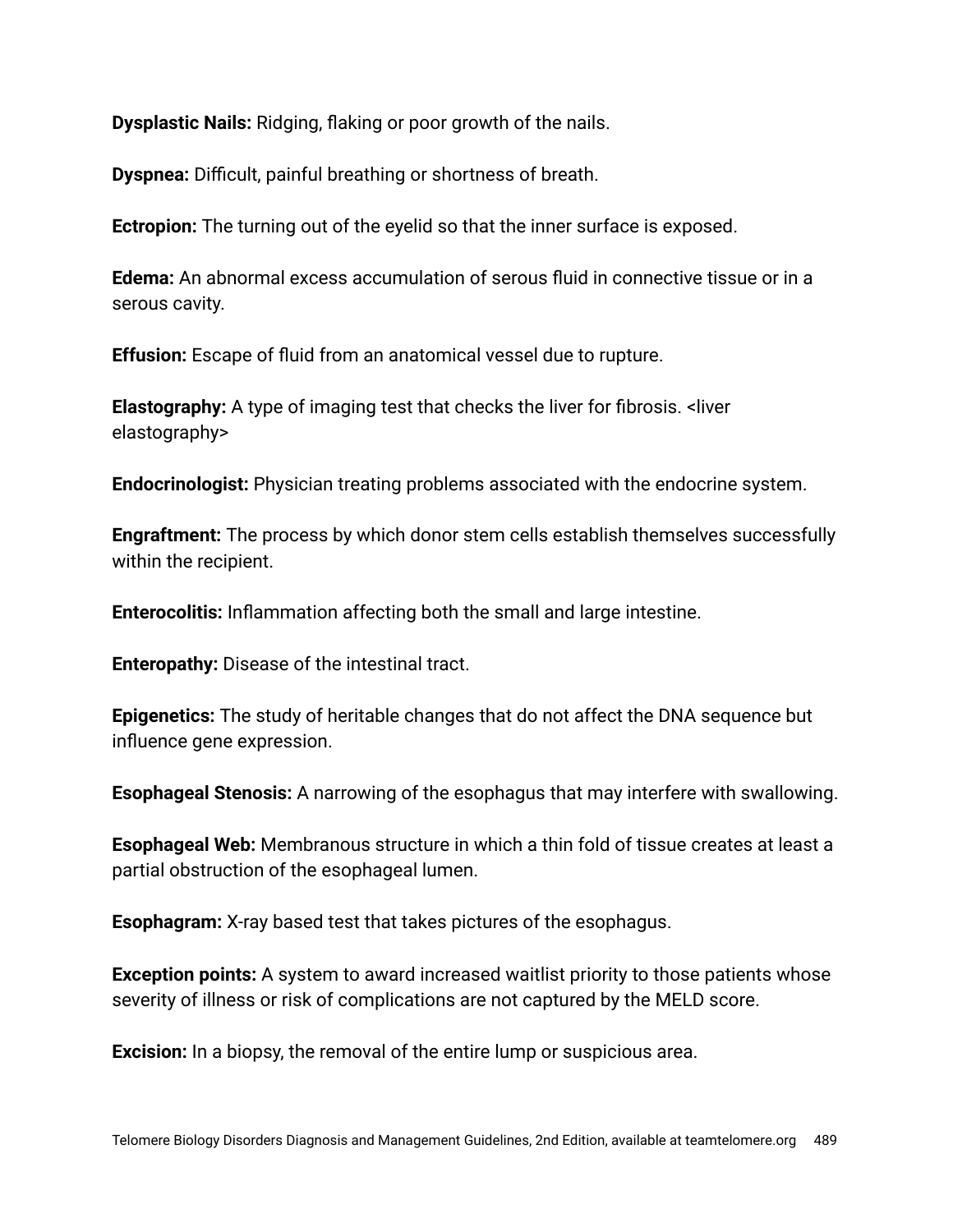**Exudative Retinopathy:** A condition where blood vessels in the retina become abnormally enlarged and twisted. The abnormal vessels leak fluid, which can eventually cause the layers of the retina to separate (retinal detachment). This eye abnormality often results in vision loss.

**Familial:** Tending to occur in more members of a family than expected by chance alone.

**Fibrosis:** An increase of interstitial fibrous tissue.

**FISH:** A technique used to identify the presence of specific chromosomes or chromosomal regions through hybridization (attachment) of fluorescently-labeled DNA probes to denatured chromosomal DNA. Examination through a microscope under fluorescent lighting detects the presence of the colored hybridized signal (and hence presence of the chromosome material) or absence of the hybridized signal (and hence absence of the chromosome material). Also called fluorescence in situ hybridization.

**Forced Vital Capacity (FVC):** The amount of air that can be forcibly exhaled from the lungs after taking the deepest breath possible. This value is measured by spirometry, which is a common breathing test to check lung function.

**Gene:** The basic unit of heredity that occupies a specific location on a chromosome. Most genes code for a specific protein or segment of protein leading to a particular characteristic or function.

**Genetic Anticipation:** The phenomenon in genetic diseases where symptoms occur earlier and with increased severity in succeeding generations.

**Germline:** The cellular lineage of a sexually reproducing organism from which eggs and sperm are derived. The genetic material contained in this cellular lineage can be passed to the next generation.

**Genotype:** At its broadest level, genotype includes the entire genetic constitution of an individual. It is often applied more narrowly to the set of alleles present at one or more specific loci.

**Graft Versus Host Disease (GVHD):** A complication that can occur when T cells from a tissue or organ transplant, especially a bone marrow transplant, react immunologically against the recipient's antigens attacking cells and tissues.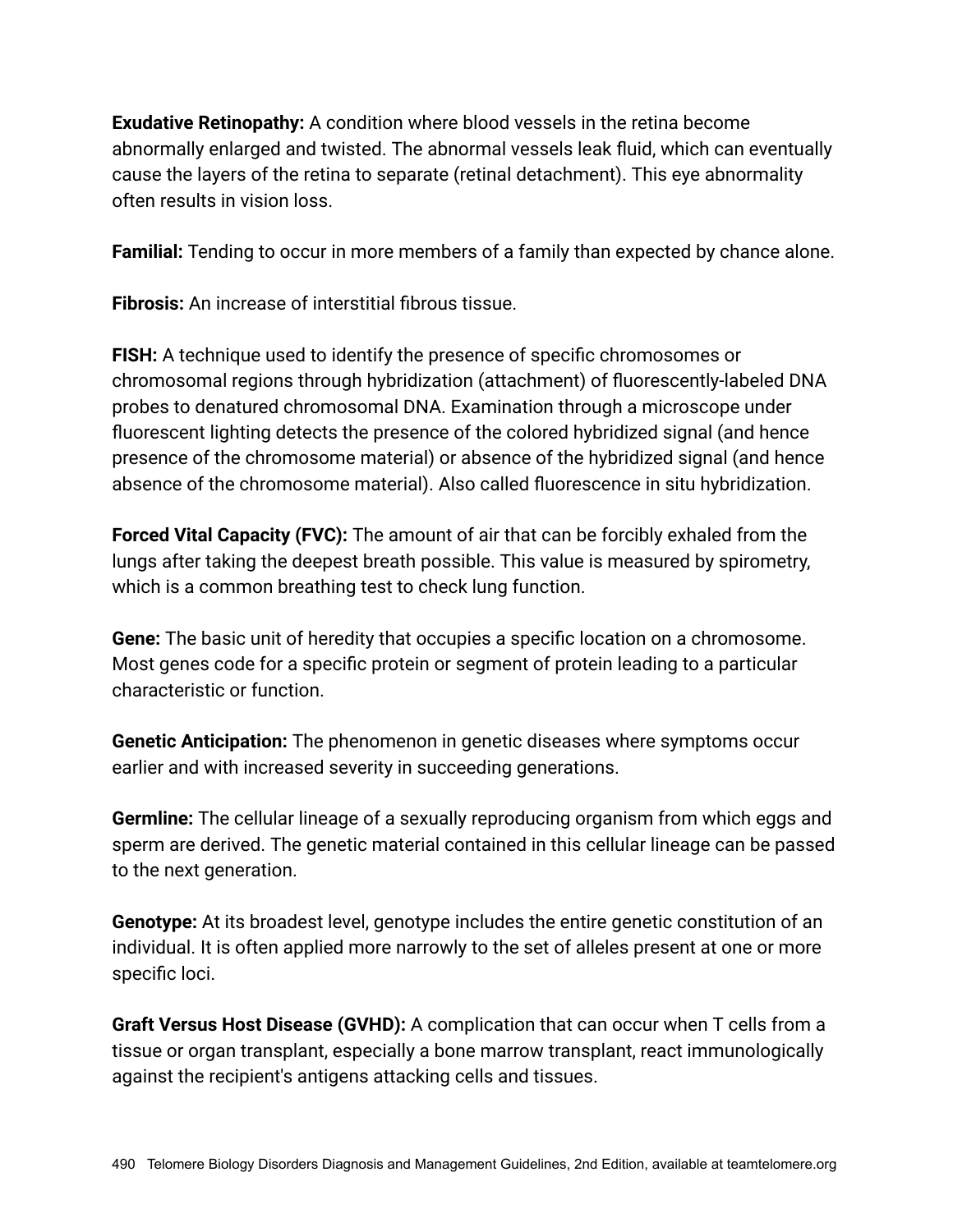**Hematologic:** Of or relating to blood or to hematology.

**Hematopoiesis:** The formation of blood or of blood cells in the living body.

**Hematopoietic Growth Factor:** Any of a group of glycoproteins that promote the proliferation and maturation of blood cells.

**Hematopoietic Stem Cell Transplant (HCT or HSCT):** The intravenous infusion of autologous or allogeneic stem cells collected from bone marrow, peripheral blood, or umbilical cord blood to reestablish hematopoietic function in patients whose bone marrow or immune system is damaged or defective.

**Hemorrhage:** A copious or heavy discharge of blood from the blood vessels.

**Hepatic:** Of, relating to, affecting, or associated with the liver. <hepatic injury> <hepatic insufficiency>

**Hepatocellular:** Of or involving hepatocytes. <hepatocellular carcinomas> <hepatocellular necrosis>

**Hepatopulmonary syndrome:** A condition caused by blood vessels in the lungs expanding (dilating) and increasing in number, making it difficult for red blood cells to properly absorb oxygen.

**Heterozygous:** The presence of two different alleles at a particular gene locus.

**Hirsutism:** Excessive growth of hair of normal or abnormal distribution.

**Histology:** The study of tissues and cells under a microscope.

**Homozygous:** The presence of two identical alleles at a particular gene locus.

**Hoyeraal-Hreidarsson Syndrome (HH):** A clinically severe Telomere Biology Disorder variant characterized by intellectual disability, intrauterine growth restriction, microcephaly, cerebellar hypoplasia, progressive combined immune deficiency, and/or bone marrow failure.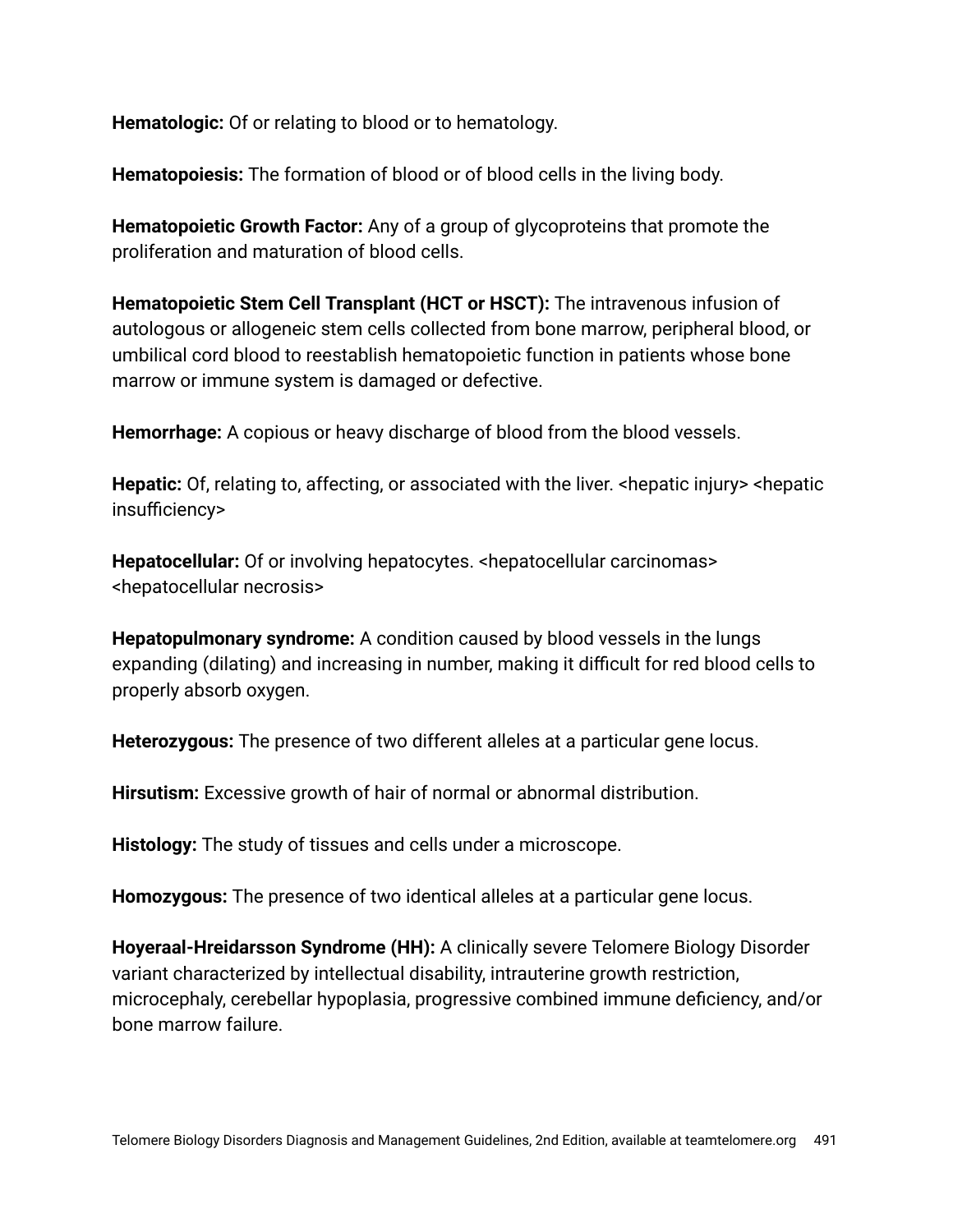**Human Papillomavirus (HPV):** A sexually transmitted virus that is passed on through genital contact (such as vaginal and anal sex) as well as skin-to-skin contact.

**Hyperhidrosis:** Generalized or localized excessive sweating.

**Hyperkeratosis:** Excessive thickening of the outer layer of the skin.

**Hypogammaglobulinemia:** A deficiency of gamma globulins and especially antibodies in the blood.

**Hypogonadism:** Functional incompetence of the gonads especially in the male with subnormal or impaired production of hormones and germ cells.

**Hypothyroidism:** The clinical syndrome that results from deficient activity of the thyroid gland. It leads to lowered metabolic rate and general loss of vigor

**Iatrogenic:** Induced inadvertently by a physician or surgeon or by medical treatment or diagnostic procedures.

**Idiopathic:** Arising spontaneously or from an obscure or unknown cause.

**Immunodeficiency:** Inability to produce a normal complement of antibodies or immunologically sensitized T cells especially in response to specific antigens.

**Immunoglobulin:** A protein that is made by B cells and plasma cells (types of white blood cells) and helps the body fight infection. They are classified by structure and activity into five classes (immunoglobulin A; immunoglobulin D; immunoglobulin E; immunoglobulin G; immunoglobulin M).

**Immunosuppression:** Suppression (as by drugs) of natural immune responses.

*In vitro***:** Outside the living body and in an artificial environment.

*In vivo:* In the living body of a plant or animal.

**Incomplete Penetrance:** Occurs when individuals who carry the pathogenic variant express the associated trait while others do not.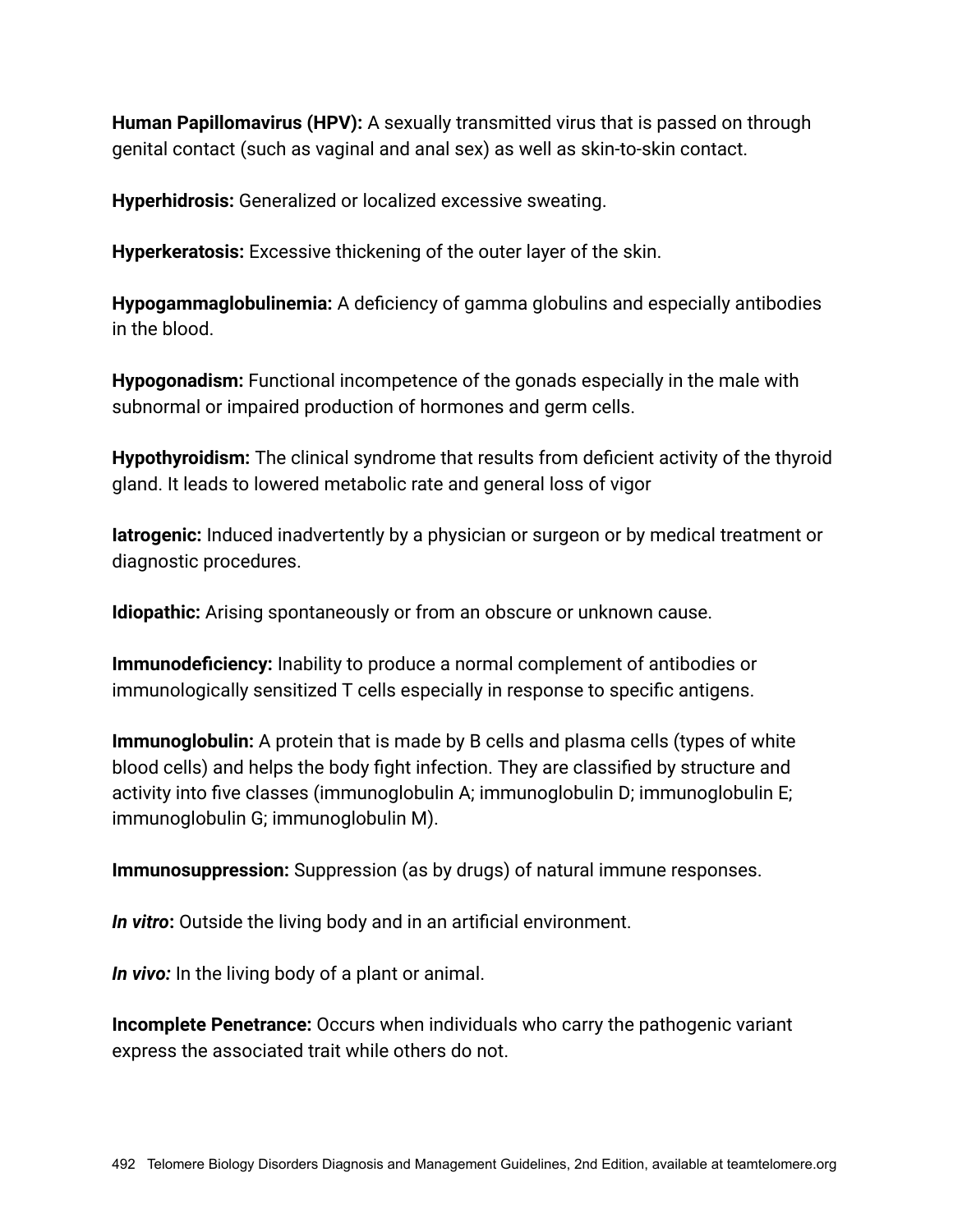**Inspiratory Rales:** A fine, high-pitched crackling or rattling sound that can occur when someone inhales.

**Intrauterine growth restriction:** The failure of a fetus to attain its expected fetal growth at any gestational age.

**Iron Chelation:** Removal of iron from the blood through medication or phlebotomy.

**Low-density Lipoprotein (LDL):** A lipoprotein of blood plasma that is composed of a moderate proportion of protein with little triglyceride and a high proportion of cholesterol and that is associated with increased probability of developing atherosclerosis <bad cholesterol>, <beta-lipoprotein>, <low- density lipoprotein>

**Leukemia:** An acute or chronic blood cancer characterized by the type of white blood cell most prominently involved.

**Leukocyte:** A type of blood cell that is made in the bone marrow and found in the blood and lymph tissue. Leukocytes are part of the body's immune system. They help the body fight infection and other diseases. Types of leukocytes are granulocytes (neutrophils, eosinophils, and basophils), monocytes, and lymphocytes (T cells and B cells).

**Leukoencephalopathy:** Any of various diseases affecting the brain's white matter.

**Leukoplakia:** A white patch lesion found on a mucous membrane that cannot be scraped off. Leukoplakia is generally considered a precancerous condition, however its appearance may also result from a variety of hereditary diseases.

**Luteinizing hormone (LH):** A female hormone that, in combination with follicle stimulating hormone, stimulates the secretion of estrogen from ovarian follicles. In men, it is important in the development of interstitial tissue in the testis and for the secretion of testosterone <interstitial-cell stimulating hormone> <lutropin>

**Lymphocyte:** Any of the colorless weakly motile cells that originate from stem cells and differentiate in lymphoid tissue (as of the thymus or bone marrow), that are the typical cellular elements of lymph, that include the cellular mediators of immunity, and that constitute 20 to 30 percent of the white blood cells of normal human blood.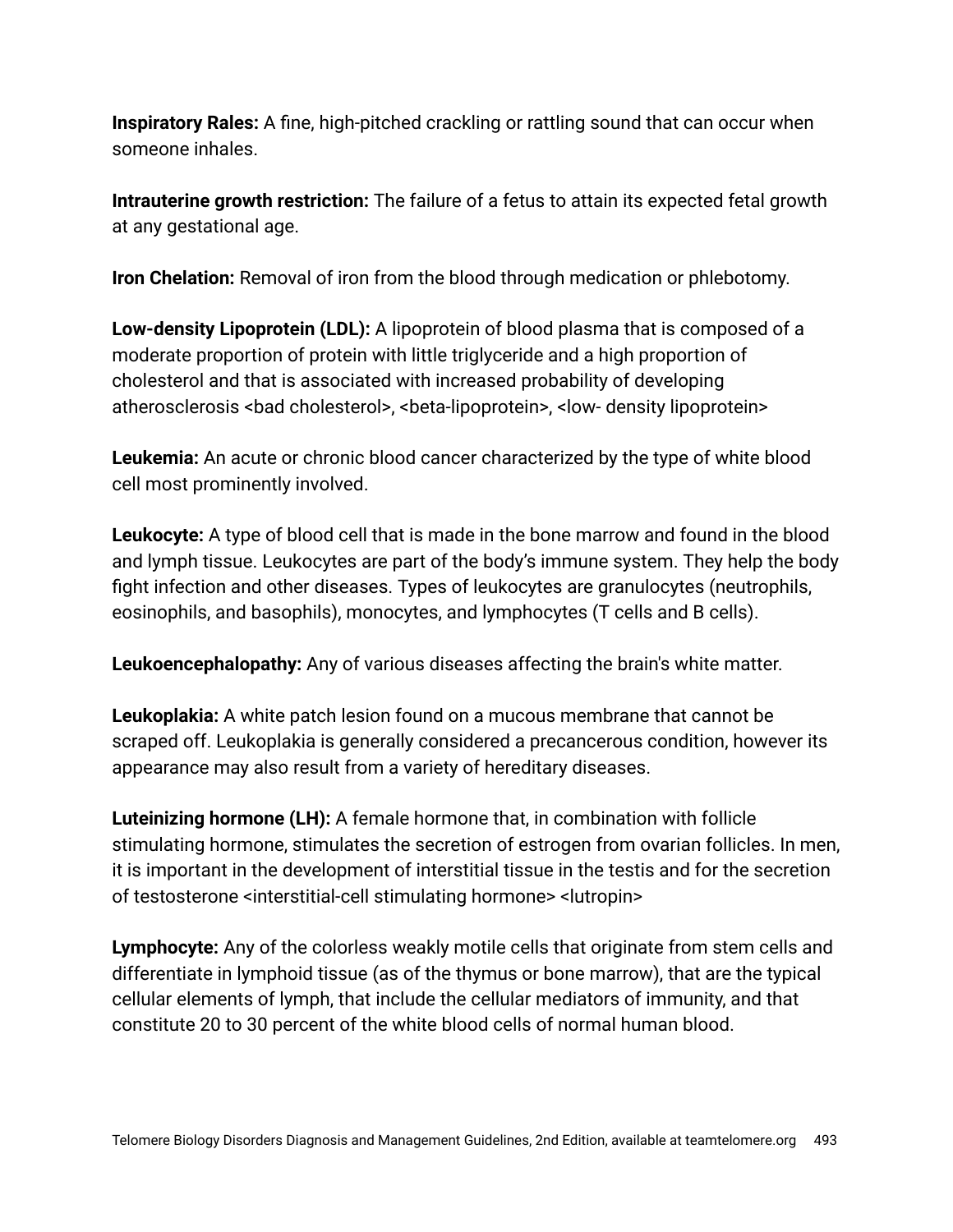**Lymphopenia:** Reduction in the number of lymphocytes circulating in the blood of humans or animals.

**Macrocytosis:** The occurrence of larger-than-normal red blood cells.

**Mammogram:** An x-ray of the breast.

**Menarche:** The beginning of the menstrual function marked by the first menstrual period of an individual.

**Menopause:** The natural cessation of menstruation that usually occurs between the ages of 45 and 55. <climacteric>

**Microcephaly:** A condition of abnormal smallness of the head usually associated with intellectual delays.

**Model for End-Stage Liver Disease (MELD) / Pediatric End Stage Liver Disease (PELD) Score:** A scoring system to assess the severity of chronic liver disease.

**Mosaicism:** The occurrence of 2 or more cell lines with different genetic or chromosomal make-up, within a single individual or tissue.

**Mucocutaneous Triad:** Reticulated skin pigmentation, nail dystrophy, and oral leukoplakia.

**Multifactorial:** Caused or marked by a mode of inheritance dependent on a number of genes at different loci.

**Myeloablative:** The depletion of bone marrow cells, such as through the administration of chemotherapy and radiation therapy prior to a stem cell transplant.

**Myelodysplastic Syndrome (MDS):** A type of cancer in which the bone marrow does not make enough healthy blood cells (white blood cells, red blood cells, and platelets) and there are abnormal cells in the blood and/or bone marrow. Sometimes, myelodysplastic syndrome can transform into acute myeloid leukemia (AML).

**Nail Dystrophy:** This general term is used to describe changes in the shape, color, texture, and growth of the fingernails or toenails. The nails are often ridged, pitted, or abnormally curved.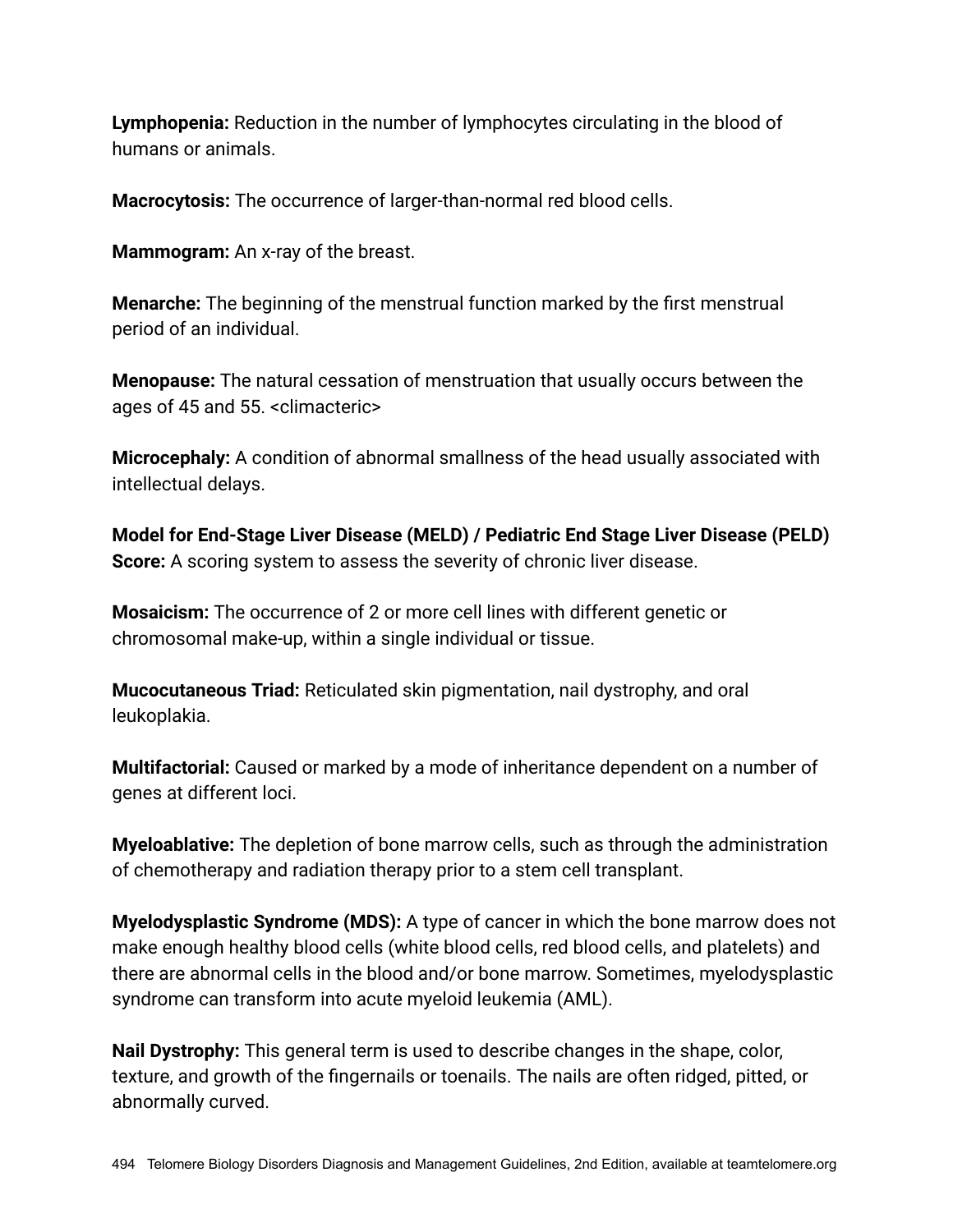**Nasolacrimal Duct:** The duct transmits tears from the lacrimal sac to the inferior meatus of the nose. It is also called the nasal duct.

**Neoplasia:** A process of tumor formation.

**Neutropenia:** Neutropenia is an abnormal decrease in the number of neutrophils, a type of white blood cells.

**Neutrophil:** A granulocyte that is the chief phagocytic white blood cell is called a neutrophil.

**Next-Generation Sequencing (NGS) Technologies:** This technology has been developed to speed up the process to sequence a human genome, DNA.

**Nodular regenerative hyperplasia:** A condition in which normal liver tissue transforms into multiple, small clusters (nodules) of replicating liver cells.

**Ophthalmic:** Structures that are in the region of the eye or that supply or drain the eye.

**Opportunistic Infection:** An infection caused by bacterial, viral or fungal pathogens that occurs more frequently and are more severe in individuals with weakened immune systems is said to be opportunistic.

**Osteonecrosis:** This disease is caused by reduced blood flow to the bones and joints. The lack of blood causes the bone to break down faster than the body can make enough new bone. The bone starts to die and may break down.

**Osteopenia:** This can cause bones to be weak and brittle, and increases the risk for broken bones. It is defined by a decrease in the amount of calcium and phosphorus in the bone. < bone loss>

**Palliative Treatment:** Care given to improve the quality of life and reduce pain. The goal of palliative care is to prevent or treat, as early as possible, disease symptoms and treatment side effects. It also attends to the psychological, social, and spiritual problems caused by the disease or its treatment and is often given with other treatments.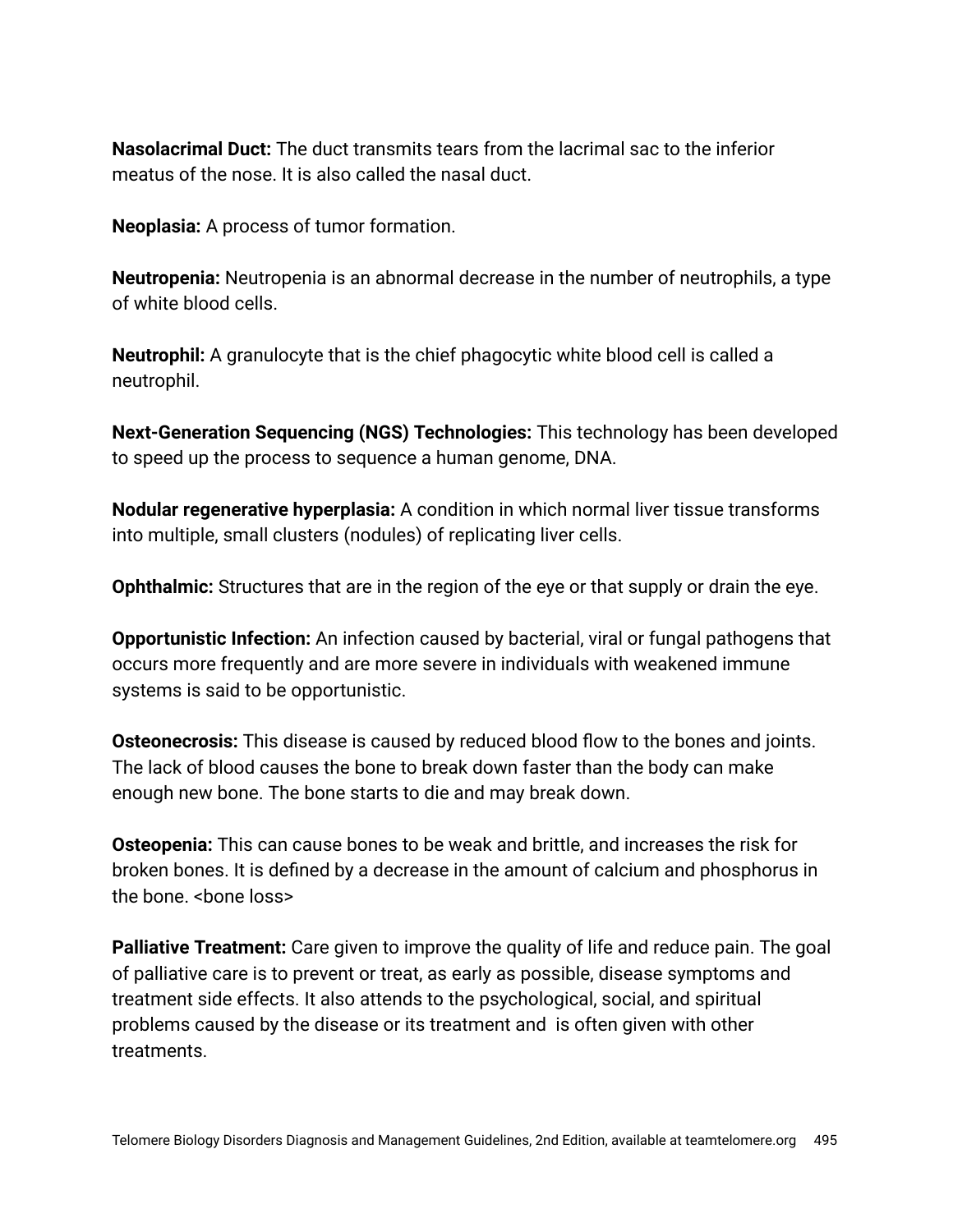**Pancytopenia:** It is the reduction in the number of red and white blood cells as well as platelets. It results in fatigue due to the low numbers of red blood cells, frequent infections due to the low number of white blood cells, clotting problems due to the low number of platelets.

**Pathogenic Variant:** A genetic alteration that increases an individual's susceptibility or predisposition to a certain disease or disorder. When such a variant (or mutation) is inherited, development of symptoms is more likely, but not certain. <deleterious mutation> <disease-causing mutation> <predisposing mutation> <susceptibility gene mutation>

**Patient registry:** An organized system that uses observational study methods to collect uniform data (clinical and other) to evaluate specified outcomes for a population defined by a particular disease, condition, or exposure, and that serves a predetermined scientific, clinical, or policy purpose(s).

**Parathyroid Hormone (PTH):** The hormone of the parathyroid gland regulates the metabolism of calcium and phosphorus in the body. <parathormone.>

**Phenotype:** A phenotype is an individual's observable traits, such as height, eye color, and blood type. The genetic contribution to the phenotype is called the genotype.

**Phimosis:** Tightness or constriction of the orifice of the foreskin that prevents retraction of the foreskin over the glans.

**Platelet:** Are pieces of very large cells in the bone marrow called megakaryocytes. They help form blood clots to slow or stop bleeding and to help wounds heal. <thrombocyte>

**Poikiloderma:** Several disorders that are characterized by patchy discoloration of the skin.

**Polypharmacy**: The concurrent use of multiple medications by a patient to treat usually coexisting conditions and which may result in adverse drug interactions

**Portal Hypertension:** This type of hypertension in the hepatic portal system is caused by venous obstruction or occlusion that produces splenomegaly and ascites in its later stages.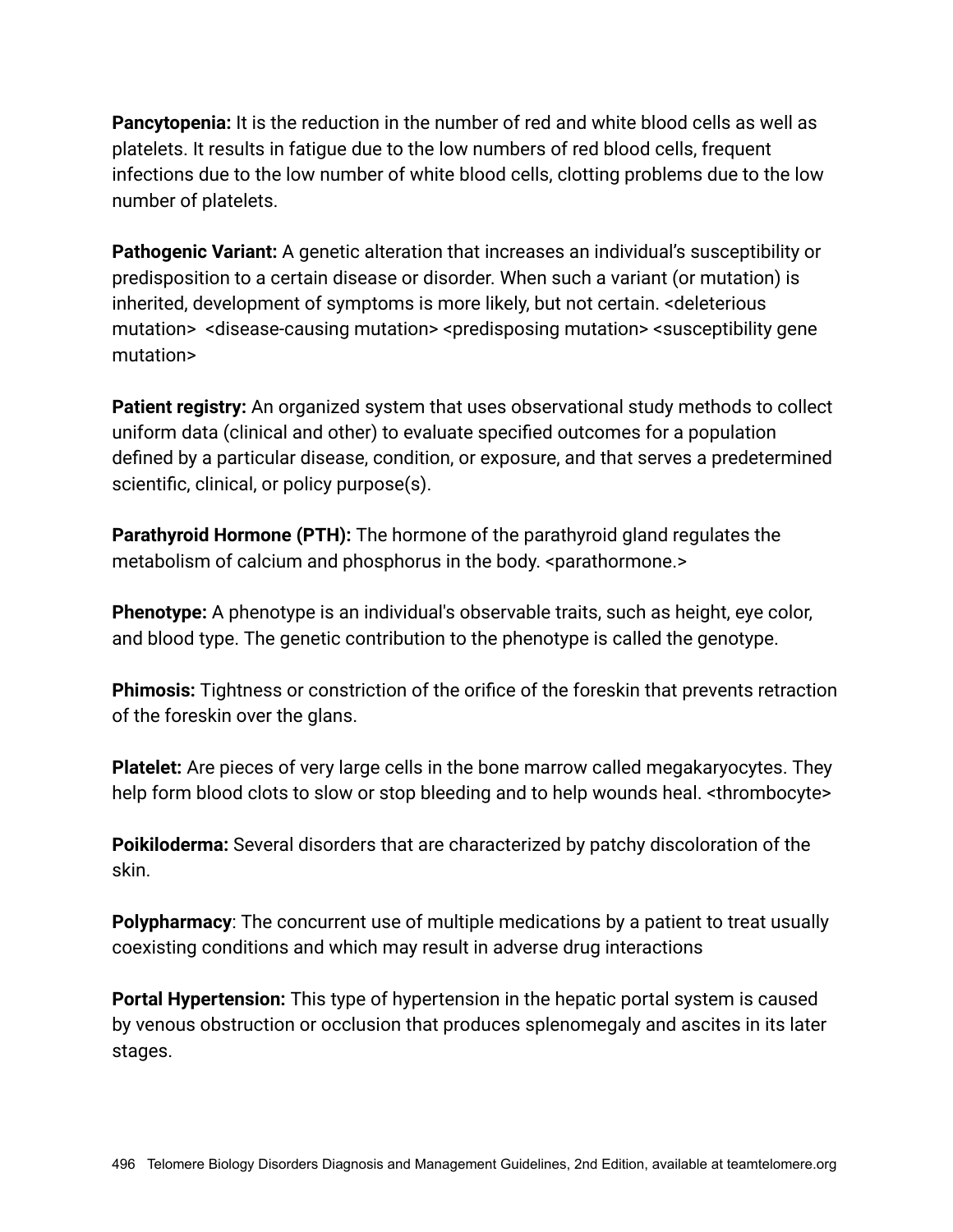**Pulmonary Fibrosis:** Pulmonary fibrosis is a condition in which the tissue deep in your lungs becomes damaged and scarred over time. This tissue becomes thick and stiff, making it difficult to breathe properly and preventing the blood from receiving adequate oxygen.

**Pulmonary Function Test (PFT):** Noninvasive tests that show how well the lungs are working. The tests measure lung volume, capacity, rates of flow, and gas exchange. This information can help diagnose and decide the treatment of certain lung disorders.

**Purpura**: This purplish or brownish red discoloration is caused by hemorrhage into the tissues. It is easily visible through the epidermis.

**Rejection:** An immune response in which foreign tissue (as of a skin graft or transplanted organ) is attacked by immune system components of the recipient organism.

**Reticulated Skin Pigmentation:** Skin pigmentation, or coloring, resembling a net. <hyperpigmentation>

**Retinopathy:** Any of various noninflammatory disorders of the retina including some that cause blindness.

**Revesz Syndrome (RS):** A variant of dyskeratosis congenita involving abnormalities in the light-sensitive tissue at the back of the eye (retina).

**Schatzki's Rings:** A local narrowing in the lower part of the esophagus that may cause dysphagia, or difficulty in swallowing.

**Severe Combined Immunodeficiency (SCID):** A rare congenital disorder of the immune system that is characterized by inability to produce a normal complement of antibodies and T cells and that usually results in early death.

**Senescence:** The process of growing old. In biology, senescence is a process by which a cell ages and permanently stops dividing but does not die.

**Shelterin:** A six protein complex known to protect chromosome ends and regulate telomerase activity.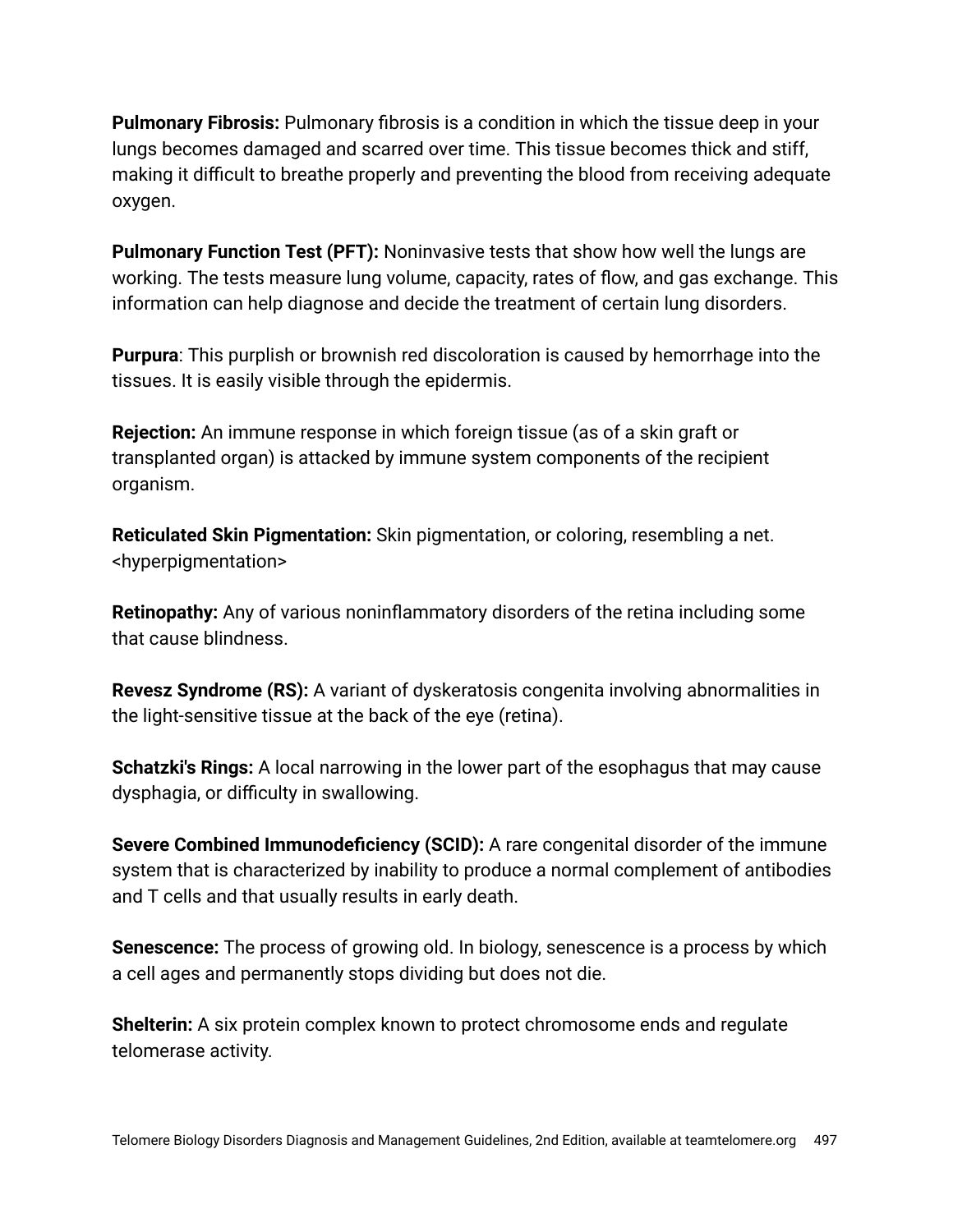**Somatic Variant:** An alteration in DNA that occurs after conception and is not present within the germline. Somatic variants can occur in any of the cells of the body except the germ cells (sperm and egg) and therefore are not passed on to children. Somatic variants can (but do not always) cause cancer or other diseases.

**Squamous Cell Cancer (SCC):** Cancer of a kind of epithelial cell. Is one of the major forms of skin cancer but can also occur in the digestive tract, lungs, and other areas of the body.

**Strictures:** Abnormal narrowing of bodily passages (as from inflammation, cancer, or the formation of scar tissue).

**Syndrome:** A group of signs and symptoms that occur together and characterize a particular abnormality or condition.

**Taurodontism:** A dental condition marked by the enlargement of the pulp cavities and the reduction of the roots.

**Telangiectasias:** A permanent dilation of preexisting blood vessels (capillaries, arterioles, venules) creating small focal red lesions, most commonly in the skin or mucous membranes.

**Telomerase:** A ribonucleoprotein (RNA) that is an enzyme that adds DNA sequence repeats to the end of DNA strands in the telomere regions, which are found at the end of chromosomes.

**Telomere:** The end of a chromosome. Telomeres are made of repetitive sequences of non-coding DNA that protect the chromosome from damage. Each time the cell divides, the telomeres become shorter. Eventually, the telomeres become so short that the cell can no longer divide and it dies.

**Telomere Biology Disorder (TBD):** Telomere biology disorders are a complex set of illnesses defined by the presence of very short telomeres.

**Thelarche**: The beginning of breast development at the onset of puberty.

**Thrombocytopenia:** Persistent decrease in the number of blood platelets.

**Trichiasis:** A turning inward of the eyelashes often causing irritation of the eyeball.